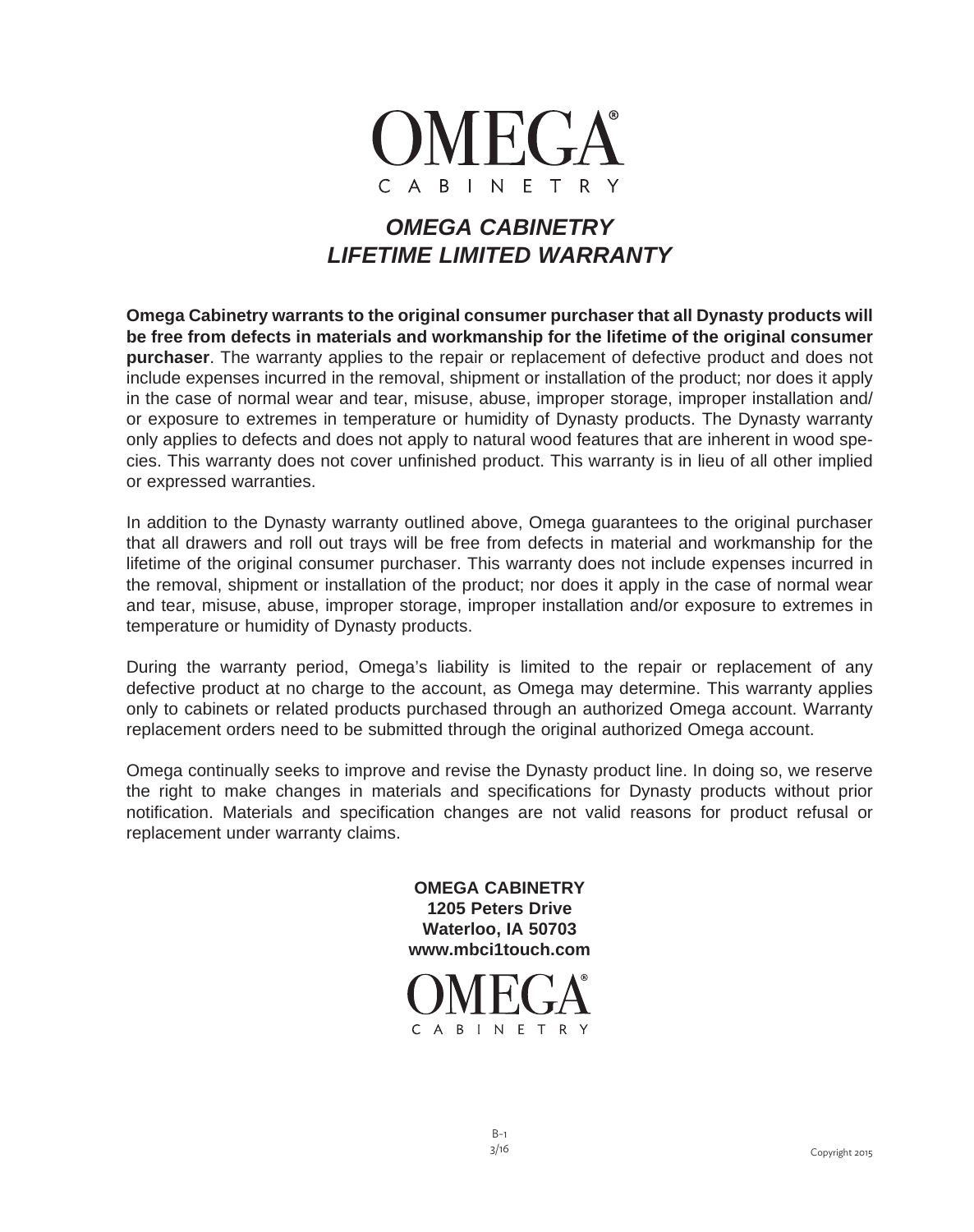## *OMEGA CABINETRY LIFETIME LIMITED WARRANTY*

**Omega Cabinetry warrants to the original consumer purchaser that all Omega Custom products will be free from defects in materials and workmanship for the lifetime of the original consumer purchaser.** The warranty applies to the repair or replacement of defective product and does not include expenses incurred in the removal, shipment or installation of the product; nor does it apply in the case of normal wear and tear, misuse, abuse, improper storage, improper installation and/or exposure to extremes in temperature or humidity of Omega Custom products. The Omega Custom warranty only applies to defects and does not apply to natural wood features that are inherent in wood species. This warranty does not cover unfinished product. This warranty is in lieu of all other implied or expressed warranties.

In addition to the Omega Custom warranty outlined above, Omega guarantees to the original purchaser that all drawers and roll out trays will be free from defects in material and workmanship for the lifetime of the original consumer purchaser. This warranty does not include expenses incurred in the removal, shipment or installation of the product; nor does it apply in the case of normal wear and tear, misuse, abuse, improper storage, improper installation and/or exposure to extremes in temperature or humidity of Omega Custom products.

During the warranty period, Omega's liability is limited to the repair or replacement of any defective product at no charge to the account, as Omega may determine. This warranty applies only to cabinets or related products purchased through an authorized Omega account. Warranty replacement orders need to be submitted through the original authorized Omega account.

Omega continually seeks to improve and revise the Omega Custom product line. In doing so, we reserve the right to make changes in materials and specifications for Omega Custom products without prior notification. Materials and specification changes are not valid reasons for product refusal or replacement under warranty claims.

> **OMEGA CABINETRY 1205 Peters Drive Waterloo, IA 50703 www.mbci1touch.com**

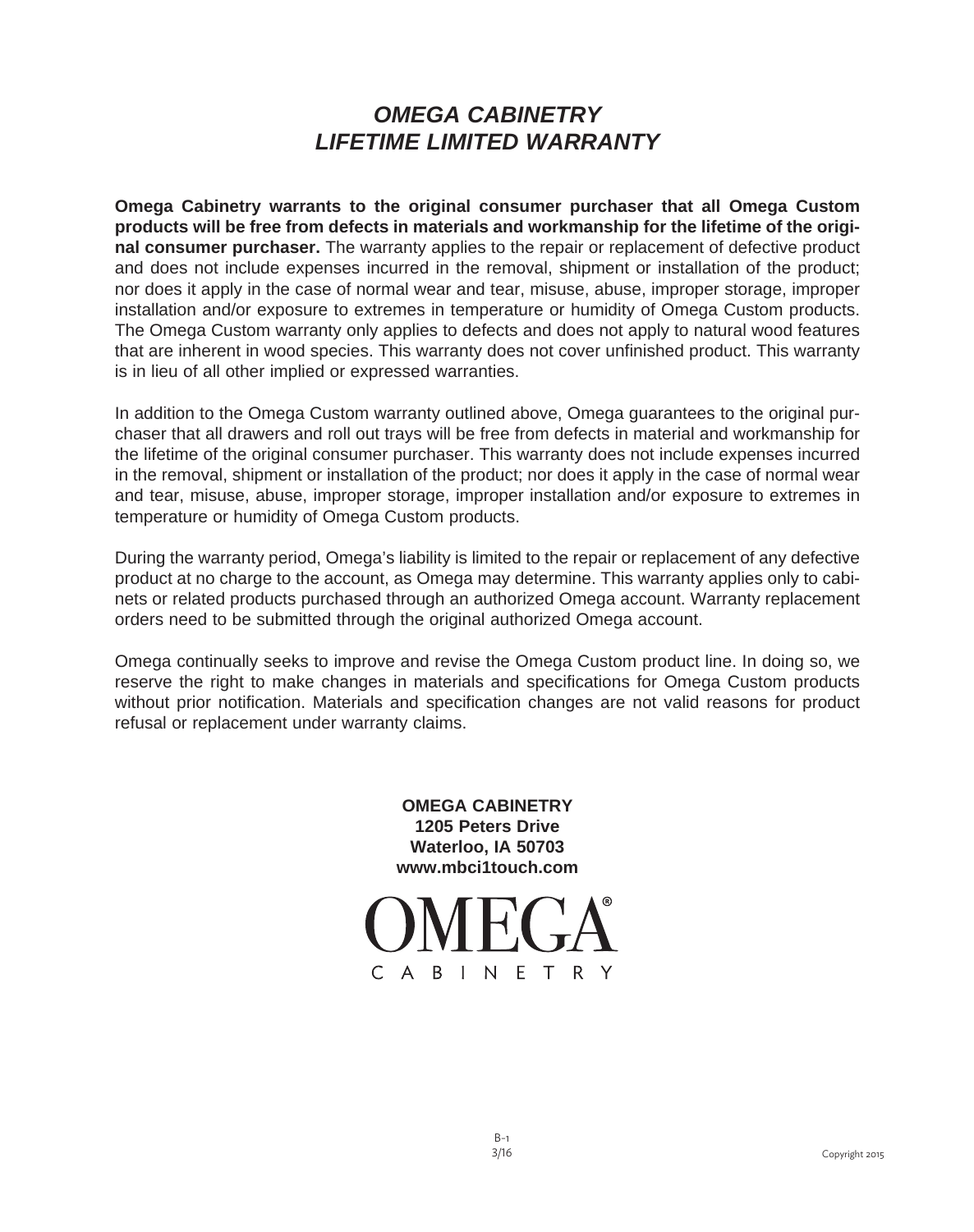

**Omega Cabinetry warrants to the original consumer purchaser that all Omega products will be free from defects in materials and workmanship for the lifetime of the original consumer purchaser**. The warranty applies to the repair or replacement of defective product and does not include expenses incurred in the removal, shipment or installation of the product; nor does it apply in the case of normal wear and tear, misuse, abuse, improper storage, improper installation and/or exposure to extremes in temperature or humidity of Omega products. The Omega warranty only applies to defects and does not apply to natural wood features that are inherent in wood species. This warranty does not cover unfinished product. This warranty is in lieu of all other implied or expressed warranties.

In addition to the Omega warranty outlined above, Omega guarantees to the original purchaser that all drawers and roll out trays will be free from defects in material and workmanship for the lifetime of the original consumer purchaser. This warranty does not include expenses incurred in the removal, shipment or installation of the product; nor does it apply in the case of normal wear and tear, misuse, abuse, improper storage, improper installation and/or exposure to extremes in temperature or humidity of Omega products.

During the warranty period, Omega's liability is limited to the repair or replacement of any defective product at no charge to the account, as Omega may determine. This warranty applies only to cabinets or related products purchased through an authorized Omega account. Warranty replacement orders need to be submitted through the original authorized Omega account.

Omega continually seeks to improve and revise the Omega product line. In doing so, we reserve the right to make changes in materials and specifications for Omega products without prior notification. Materials and specification changes are not valid reasons for product refusal or replacement under warranty claims.

> **OMEGA CABINETRY 1205 Peters Drive Waterloo, IA 50703 www.mbci1touch.com**